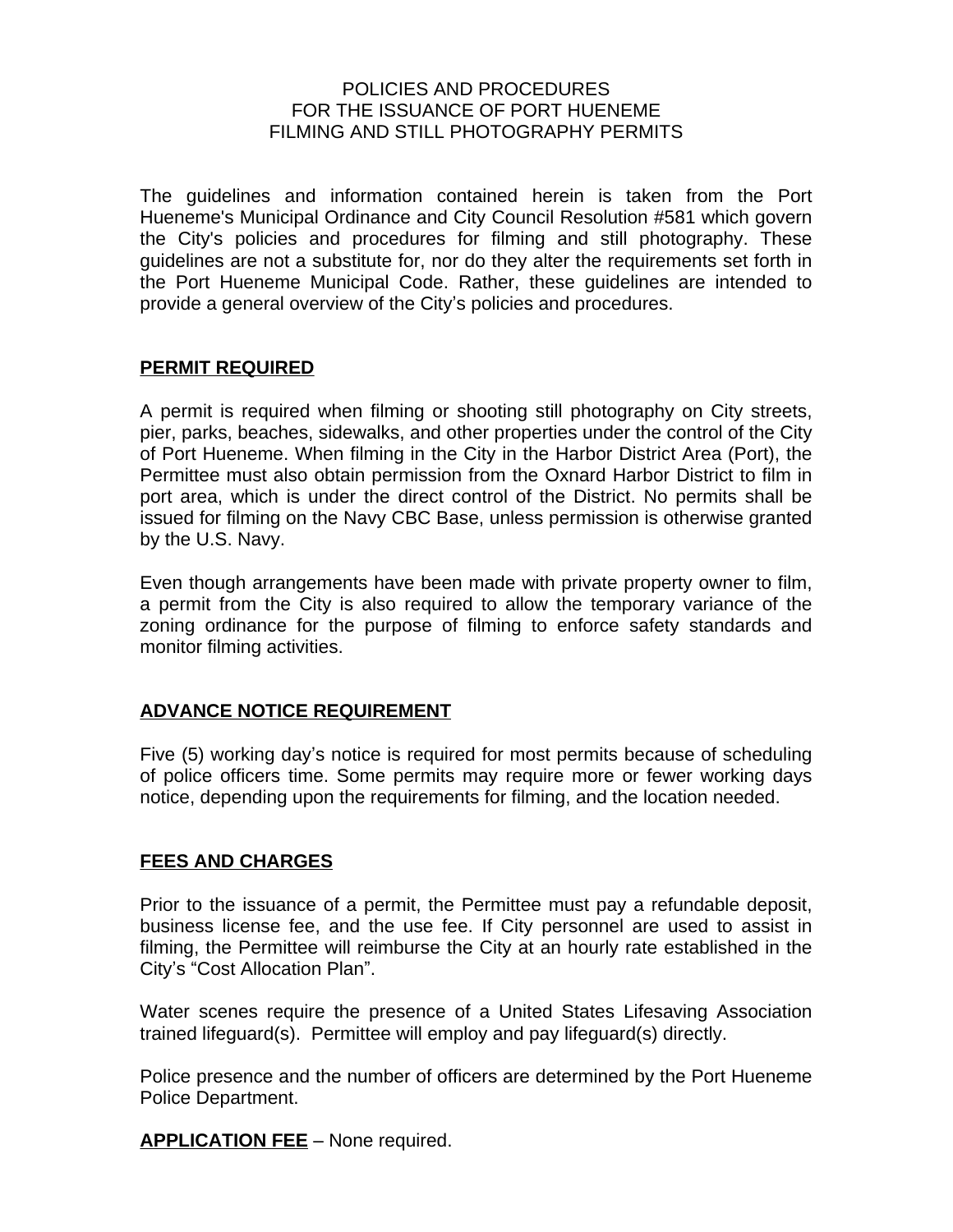## **RIDERS**

Minor changes, additions, deletions, postponements, and extensions (extensions may not exceed a 7-day period) to filming may be granted by applying for a rider. Only one rider per permit will be issued. A non-refundable rider fee of \$25.00 will be assessed.

#### **SPECIAL EFFECTS PERMITS**

All use of special effects, such as pyrotechnics, open flame, explosives, smoke, etc. MUST have authorization from the Ventura County Fire Protection District in addition to the standard filming permit. The Ventura County Fire Protection District contact is Fred Peeples at 805-388-4492. The special effects person must call the Fire District, and be prepared to fully report all of the conditions of the special effects request (refer to attached questionnaire and required fees).

There must be a qualified, licensed Pyrotechnic Operator - Special Effects on location, as a condition of the permit. The Operator will be in charge of all use, handling and storage of special effects articles.

The name of the special effects operator and license number must be provided on the film permit application.

The use of aircraft while filming is not permitted in Port Hueneme, unless special permission is obtained from the U. S. Navy. The Navy must be contacted directly.

### **FILMING ON PRIVATE PROPERTY**

In addition to applying for the filming permit, it is the Permittee's responsibility to obtain the property owner's permission, consent, and/or lease for use of property not owned or controlled by the City of Port Hueneme. Evidence of such written permission is required prior to the issuance of a filming permit.

### **PUBLIC WORKS DEPARTMENT (Roads)**

An Encroachment Permit is required whenever filming activities are being conducted within the public right-of-way. This includes posting of temporary "No Parking" signs, storage containers, parking of equipment and/or cars on public streets, stringing cable on sidewalks or from generator to service point, sidewalk shots, driving scenes, etc.

"No Parking" signs may be requested to be posted by the Public Works Department personnel on regular working days only. There will be no posting Saturday, Sunday, or holidays. The permit must be issued at least 24 hours prior to signs being posted. Thursday is the last day a permit will be issued for posting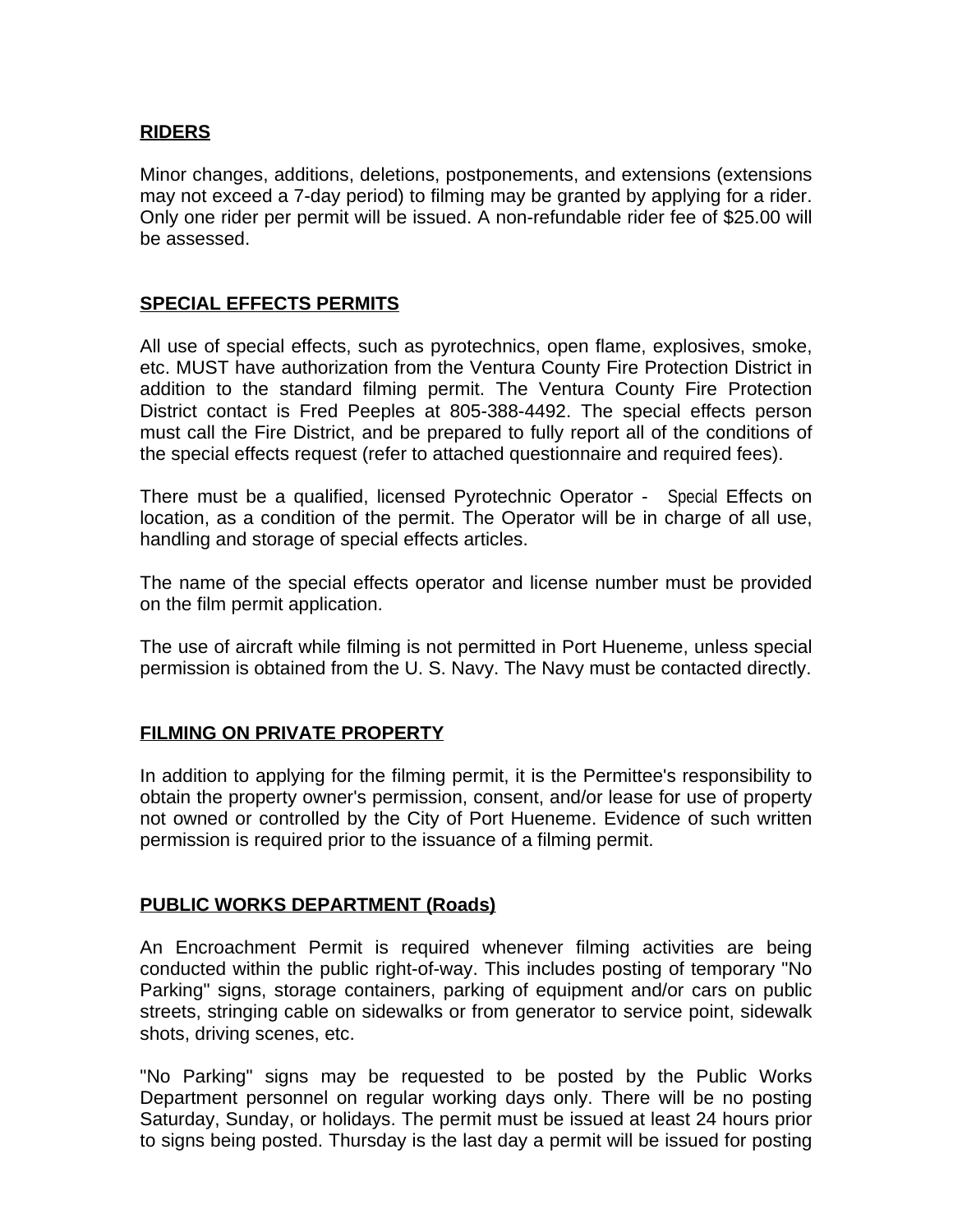of "No Parking" signs to be effective on the following Monday or Tuesday. As deemed necessary, pre-warning signs may be required. Barriers must be provided for posting on streets where there are no posts available. Approximately six per 200 feet will be required.

A deposit as deemed necessary per filming day will be required to reimburse the Public Works Department for the employee's time spent at the filming location. The deposit amount is determined by the Film Coordinator when the permit is requested. The Public Works Department will refund the unused portion of the deposit.

## **TRAFFIC CONTROL**

For filming that may impact traffic flow, the Permittee must use California Highway Patrol (CHP), Port Hueneme Police Department, and American Public Works Association "Work Area Traffic Control Handbook" (watch manual) standards deemed necessary. Permittee must contact these agencies directly. Pre-warning signs are required at all filming locations where there is activity within the roadway (see sketch of Signing for lane Clearance). Typical Public safety requirements include:

- 1. Permittor shall furnish and install all advance warnings, signs, and any other traffic control devices in conformance with the Manual of Traffic Controls, State of California, Department of Transportation.
- 2. Traffic may be reduced to one 12-foot lane of traffic and/or stopped intermittently, not to exceed three minutes at any one time.
- 3. Permittee shall conduct activities in such a manner that the attention of motorists will not be diverted from their driving so as to cause deceleration of travel or stopping on the highway.
- 4. Traffic shall not be detoured across a double line without prior approval of the Public Works Department representative.
- 5. Camera car must be driven in the direction of traffic, observe all traffic laws, and not in any way interfere with the flow of traffic.
- 6. Stationary camera shall be mounted off the roadway. No equipment or personnel on median areas.
- 7. Permittee's equipment such as buses, trucks, cars, and catering service equipment shall be parked off the traveled way so that the equipment and employees do not interfere with the free flow of traffic.
- 8. Any roadwork or construction by County crews-and/or private contractors, under permit or contract to the Public Works Department, shall have priority over filming activities.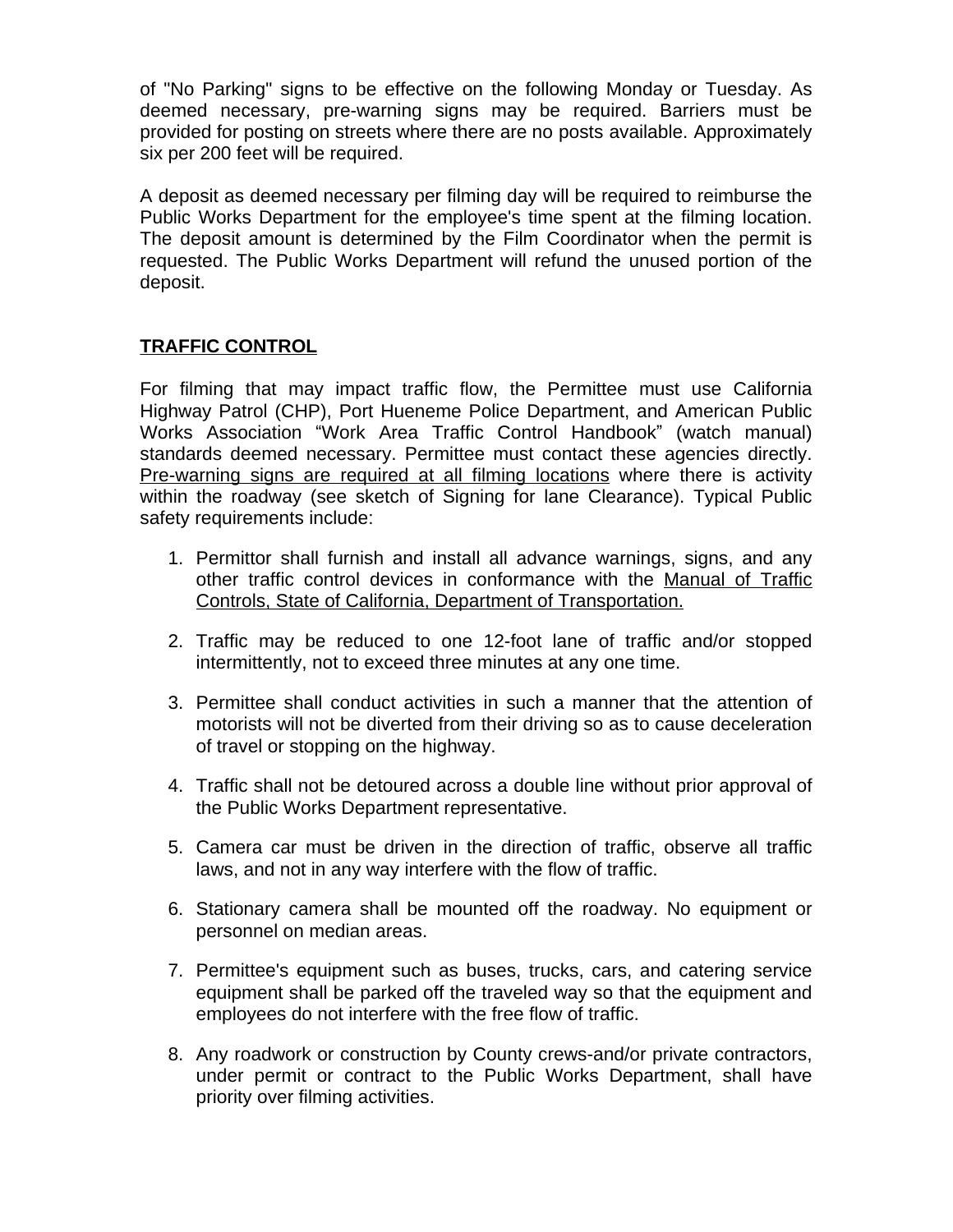### **SPECIAL RESTRICTIONS**

- **1.** In order to provide for the safe movement of vehicles and pedestrians and protect people from injury and property from damage, NO collisions, hazardous stunts, speeding, or other violations of the California Vehicle Code are permitted. For the convenience of the general public, **all activity by the Permittee between the hours of 9:00 p.m. and 7:00 a.m. must be performed without undue noise and nuisance.**
- 2. No filming activity, vehicles, or equipment are allowed at any time on Hueneme Road. Filming permits for the CBC Base must be made directly with the U.S. Navy.

# **CITY FACILITIES AND PARKS**

Water Scenes - When filming water scenes, a United States Lifesaving Association trained lifeguard is required. If water scenes include Permittee using a boat or equipment in the water, a County lifeguard boat and personnel may be required.

Campfires - When a scene requires a fire or campfire on the beach, a gas jet must be used. No fires other than gas jets will be allowed unless the beach is equipped with fire rings.

Beach Parking Lots - When parking in a beach parking lot, the Permittee will be charged according to the fee schedule.

Parking - When filming in a park facility, no fee for parking will be charged unless there is a vehicle entry fee in effect, i.e., Hueneme Beach Park, etc.

When parking vehicles at one location and filming at another location, the fee schedule for parking will be charged.

Access roads, which serve as emergency service roads, must never be blocked in order to assure the safety of citizens in surrounding community.

Miscellaneous - No off-road travel of any kind is permitted. All vehicles must stay on designated Park roads.

No relocation, alteration, or moving of structures will be permitted without prior permission.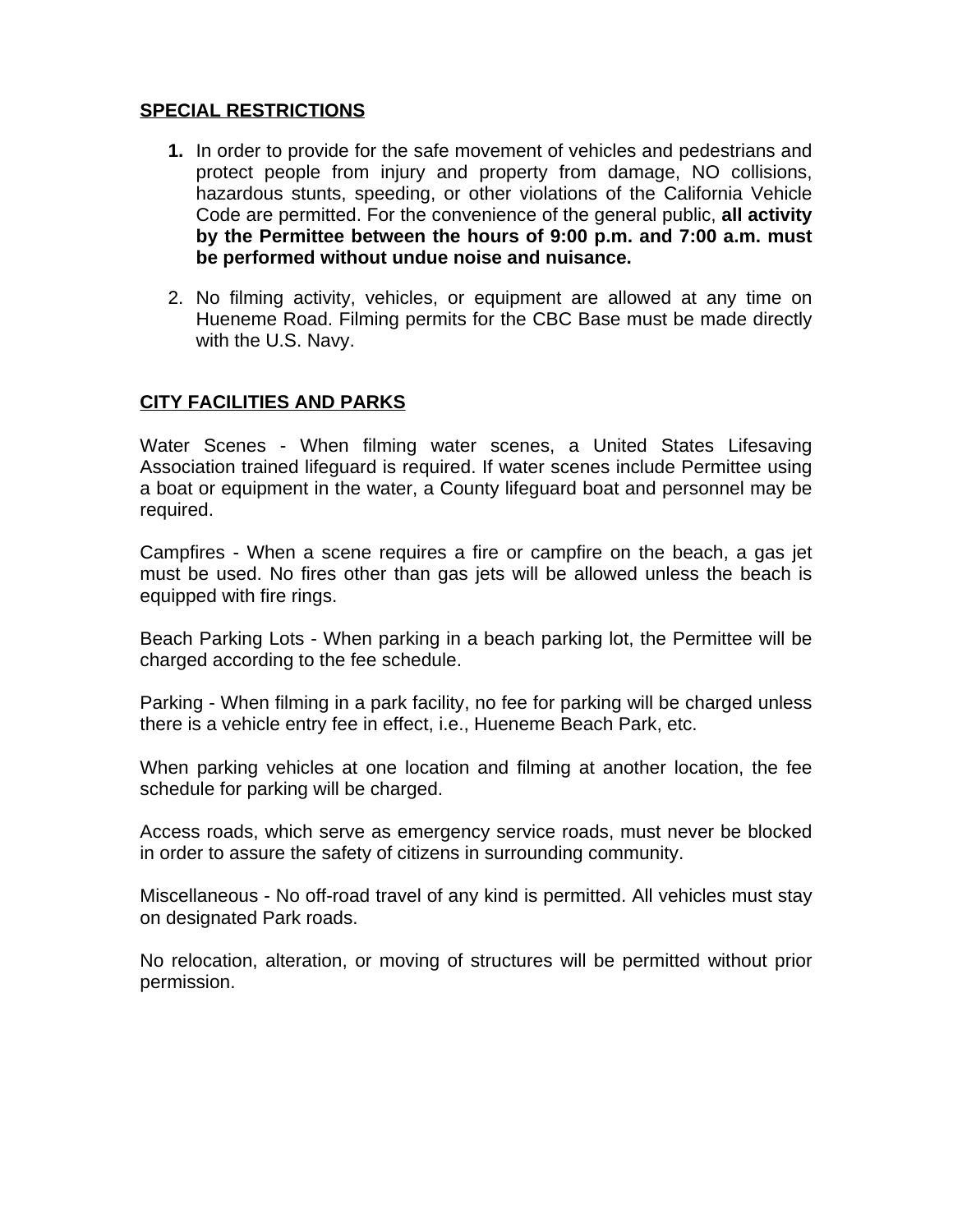### **INSURANCE REQUIREMENTS**

Without limiting Permittee's indemnification of the City and any other named permittors, Permittee shall provide and maintain at its own expense during the term of the permit the following policy or policies of insurance covering its operations hereunder. Such insurance shall be secured through a carrier satisfactory to the City's Risk Manager and evidence such insurance satisfactory to the City's Risk Manager shall be delivered to the Filming Permit Officer on or before the effective date of the permit. Such evidence shall specifically identify the permit and shall contain express conditions that City is to be given written notice of at least thirty (30) days in advance of any modification or termination of any policy of insurance:

General Liability - Such insurance shall include, but not be limited to, comprehensive general liability and comprehensive auto liability with a combined single limit of not less than \$1,000.000.00 per occurrence. Such insurance shall name the City of Port Hueneme and any other named permittors as additional insured's.

Workers' Compensation - Permittee shall cover its employees with Workers' Compensation insurance in an amount and form to meet all applicable requirements of the labor Code of the State of California and which specifically covers the persons and risks involved in this permit.

Failure on the part of Permittee to procure or maintain required insurance shall constitute a material breach of contract upon which City may immediately terminate the permit or, at its discretion, procure or renew such insurance and pay any and all premiums in connection therewith, and all monies so paid by City shall be repaid by Permittee plus 12% of premium costs City upon demand.